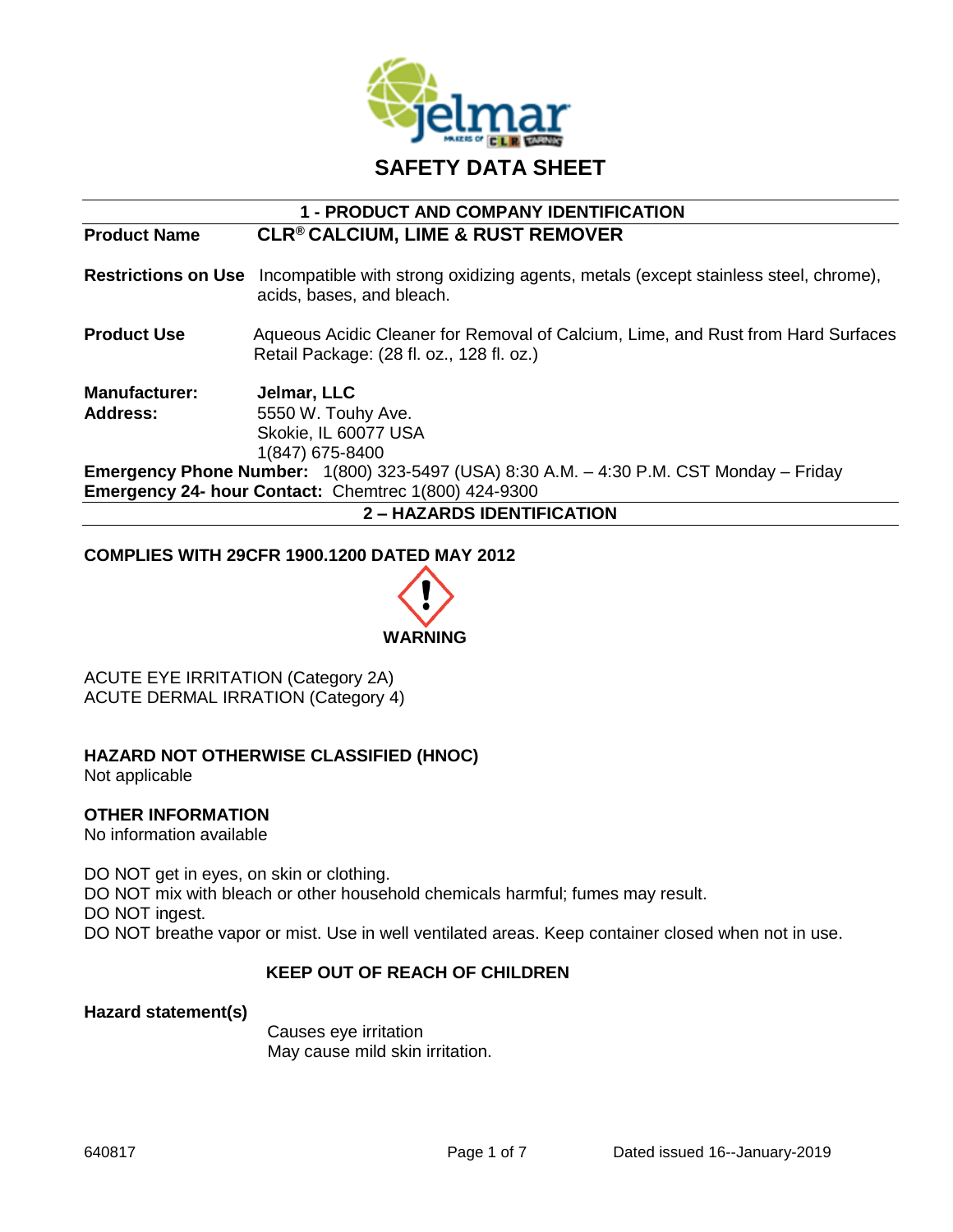

#### **Precautionary statement (s)**

IF IN EYES: Rinse cautiously with water for several minutes. Remove contact lenses, if present and easy to do. Continue rinsing. If eye irritation persists: Get medical advice.

Wash skin thorough after handling.

If skin irritation or rash occurs: Get medical advice/attention.

Do not eat, drink or smoke when handling this product.

Wear protective gloves.

 IF SWALLOWED: Call a POISON CENTER or doctor/physician if you feel unwell. IF ON SKIN: Wash with plenty of soap and water.

Avoid breathing fumes.

## **SECTION 3 - COMPOSITION /INFORMATION ON INGREDIENTS**

| <b>Component</b>                                                                                     | CAS#      | <b>OSHA HAZARD</b> | % by Weight |
|------------------------------------------------------------------------------------------------------|-----------|--------------------|-------------|
| 1. Lactic Acid                                                                                       | 79-33-4   | YES                | 5.00-18.00  |
| 2. Lauramine Oxide                                                                                   | 1643-20-5 | YES                | 1.50-7.50   |
| The exact perceptages (conceptration) of mixture has been withhold as a trade coerd in accordance to |           |                    |             |

The exact percentages (concentration) of mixture has been withheld as a trade secret in accordance to paragraph (i) of §1910.1200.

## **SECTION 4 – FIRST AID MEASURES**

**EYE CONTACT:** In case of eye contact, immediately rinse eye thoroughly with plenty of water. Remove contact lenses, and continue rinsing for at least 15 minutes. If irritation persists, get medical attention. **SKIN CONTACT:** Can be irritating to skin, prolonged contact can be more severe, no adverse effects during normal usage. In case of skin contact, rinse area for at least 15 minutes. Remove contaminated clothing and shoes, wash thoroughly before reuse. If irritation persists get medical attention.

**INHALATION:** Not a significant route of exposure. Remove to fresh air. If breathing is difficult, GET MEDICAL ATTENTION IMMEDIATELY.

**INGESTION:** DO NOT induce vomiting. If fully conscious, drink 16 ounces of water. CALL A PHYSCIAN OR POISON CONTROL CENTER IMMEDIATELY. NEVER give an unconscious person anything to ingest.

## **SECTION 5 – FIRE FIGHTING MEASURES**

**EXTINGUISHING MEDIA:** Not flammable. Use appropriate media for area. Use water spray, dry chemical, alcohol-resistant foam or carbon dioxide.

**HAZARDOUS COMBUSTION PRODUCTS:** Carbon Monoxide. Thermal decomposition can lead to irritating gases and vapors.

**FIRE FIGHTING METHODS:** Evacuate area of personnel. Wear protective NIOSH-approved selfcontained breathing apparatus. Remain upwind of fire to avoid hazardous vapors and decomposition products. Use water spray to cool fire-exposed containers. Run-off of large quantities of product from fire control may cause pollution. Contact appropriate agencies.

**FIRE AND EXPLOSION HAZARDS:** None known.

## **SECTION 6 – ACCIDENTAL RELEASES MEASURES**

**Steps to be taken in Case Material is Released or Spilled:** Avoid contact with skin and eyes **Small Spill:** No special clean-up procedure is necessary for small (less than 1 gallon) spills. Flush spill area with water. Wear rubber gloves.

**Large Spill:** Use personal protection recommended in Section 8. Isolate area, and deny entry to unnecessary and unprotected personnel. Dam spill, and absorb with earth, sand or similar material. Place in non-leaking containers. Dispose of collected material according to local, state, and federal regulations. Flush residue with large amount of water. Avoid direct discharge to sewers and surface waters.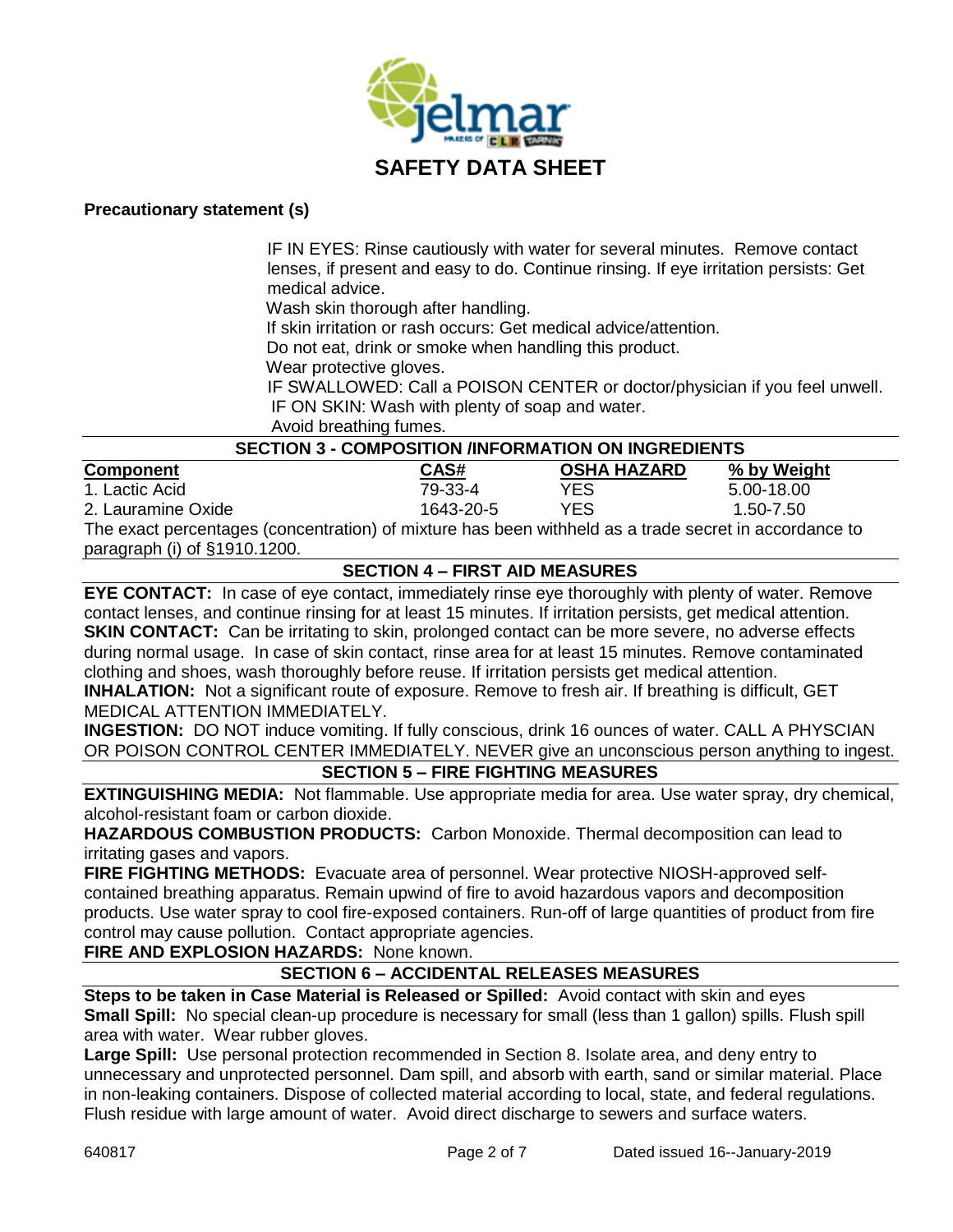

#### **SECTION 7- HANDLING AND STORAGE**

**HANDLING and STORAGE:** Avoid contact with eyes, skin or clothing. May be harmful or if swallowed. Use with adequate ventilation. Avoid breathing vapors or mist. Do not eat, drink, or smoke in work area. Wash hand thoroughly after use. Consumer size containers (28, 42 fluid ounces and gallon containers) should be rinsed and recycled. Store in cool well-ventilated area, away from heat. Keep containers tightly closed. Avoid contact with combustible materials, wood, and organic materials. Store in original containers in a secure area away from children and pets.

## **DO NOT MIX WITH BLEACH, OR ANY OTHER PRODUCTS AS TOXIC FUMES MAY RESULT. KEEP OUT OF REACH OF CHILDREN.**

| <b>SECTION 8 - EXPOSURE CONTROLS / PERSONAL PROTECTION</b> |      |               |            |               |
|------------------------------------------------------------|------|---------------|------------|---------------|
| <b>EXPOSURE GUIDELINES:</b>                                |      | אHA           | ACGIH      |               |
| <b>COMPONENT</b>                                           | PEL  | <b>STEL/C</b> | <u>ТWА</u> | <b>STEL/C</b> |
| Lactic Acid<br>$\mathbf 1$                                 | N.F  | N.E           | N.E        | N.E           |
| 2.<br>Lauramine Oxide                                      | N.E. | N.F           | N.F        | N.F.          |
|                                                            |      |               |            | $\cdots$<br>. |

**VENTILATION REQUIREMENT:** Avoid prolonged breathing mists or dusts of this product. Use with adequate ventilation. Do not use in closed or confined spaces.

**RESPIRATORY PROTECTION:** None required during normal household use. Emergency responders should wear self-contained breathing apparatus (SCBA) to avoid inhalation of product.

**EYE PROTECTION:** Not required during normal household usage. Do not wear contact lenses. Emergency responders should wear full eye and face protection.

**SKIN PROTECTION:** Rubber gloves with protective cuff. Emergency responders should wear impermeable gloves.

**OTHER PROTECTION:** Emergency responders should wear chemical type (impermeable) protective clothing and footwear where direct contact with chemicals in this product is possible.

**WORK/HYGIENIC PRACTICES:** Wash thoroughly with soap and water after use or handling.

#### **SECTION 9 – PHYSICAL AND CHEMICAL PROPERTIES**

| Appearance: Crystal clear, lime green liquid |               | <b>Flammability:</b>                   | Not Flammable   |
|----------------------------------------------|---------------|----------------------------------------|-----------------|
| <b>Odor:</b> Slightly acidic                 |               | <b>Upper/Lower Flammability</b>        | N.A.            |
| <b>Odor Threshold:</b>                       | N.D.          | <b>Vapor Pressure:</b>                 | N.D             |
| pH: @20°C                                    | $2.10 - 2.30$ | <b>Vapor Density (mm Hg):</b>          | N.D.            |
| <b>Melting Point:</b>                        | N.D.          | <b>Relative Density @20°C:</b>         | $1.040 - 1.060$ |
| <b>Freezing Point:</b>                       | N.D           | <b>Solubility in water:</b>            | 100%            |
| <b>Boiling Point:</b>                        | 99°C / 210°F  | <b>Partition Coefficient;</b>          | N.D.            |
| <b>Boiling Point Range:</b>                  | N.A.          | n-octanol/water                        |                 |
| <b>Flash Point:</b>                          | None          | Auto Ignition Temperature: N.A.        |                 |
| <b>Evaporation Rate:</b>                     | N.D           | <b>Decomposition Temperature: N.A.</b> |                 |
|                                              |               | <b>Viscosity:</b>                      | N.D.            |
|                                              |               |                                        |                 |

## **SECTION 10 – STABILITY AND REACTIVITY**

**REACTIVITY:** N.A.

**CHEMICAL STABILITY:** Stable under normal storage conditions.

**POSSIBILITY OF HAZARDOUS REACTIONS:** N. D.

**CONDITIONS TO AVOID:** Avoid elevated temperatures.

**INCOMPATIBLE MATERIALS:** Strong oxidizing agents, metals (except stainless steel and chrome), bleach, acids, and bases.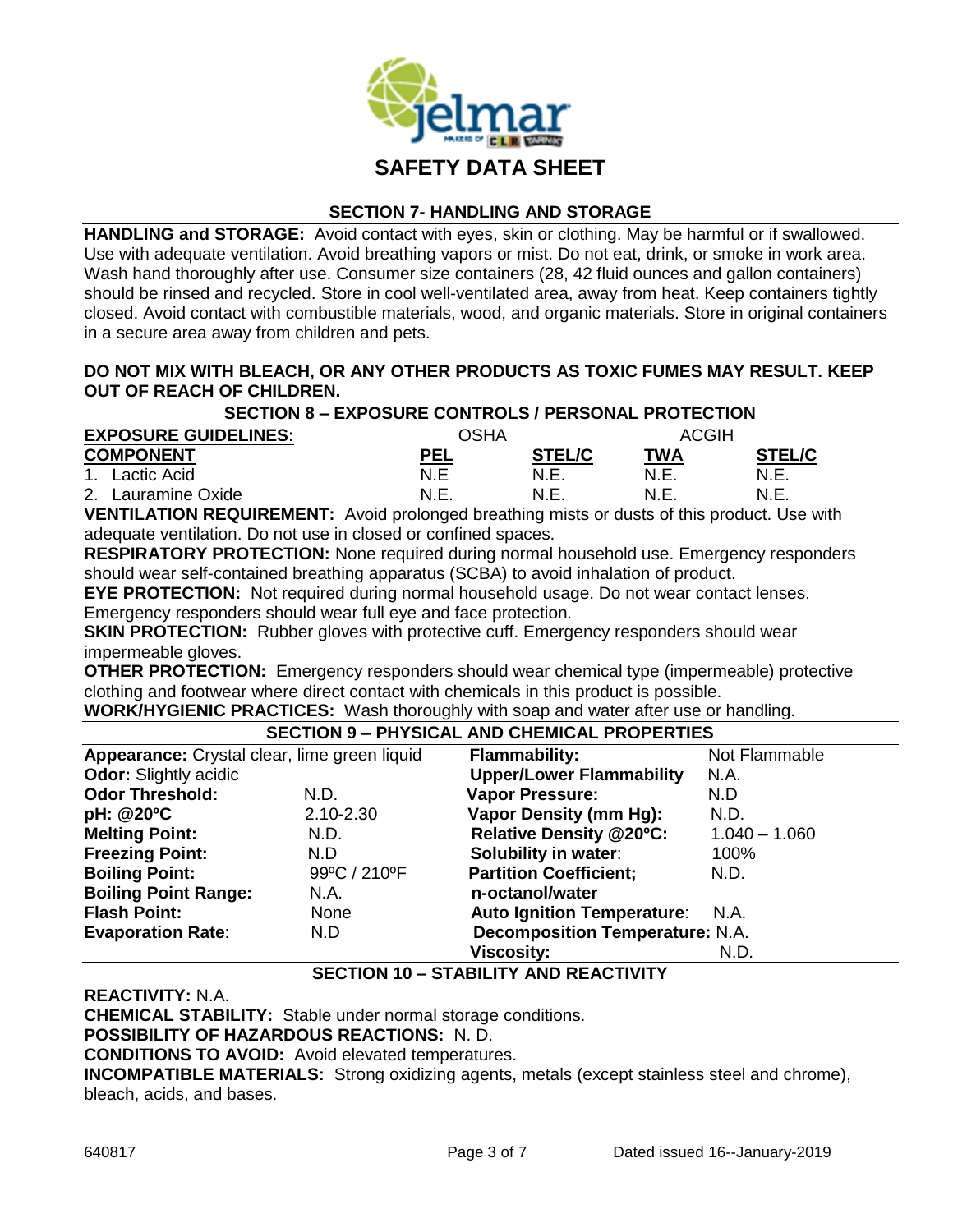

**HAZARDOUS DECOMPOSITION PRODUCTS:** Thermal decomposition can lead to release of irritating gases, vapors and carbon oxides. In the event of fire: see Section 5.

| <b>SECTION 11 - TOXICOLOGICAL INFORMATION</b> |                                                                                                          |  |  |
|-----------------------------------------------|----------------------------------------------------------------------------------------------------------|--|--|
|                                               | Routes of Exposure Eyes, Skin, Inhalation, Ingestion.                                                    |  |  |
| <b>Eyes</b>                                   | Irritant: avoid eye contact. Effects may vary depending on length of exposure,<br>solution concentration |  |  |
| <b>Skin</b>                                   | Mild Irritant. Prolonged contact may cause dermatitis, and itching.                                      |  |  |
| <b>Inhalation</b>                             | No adverse effects expected under typical use conditions.                                                |  |  |
| Ingestion                                     | Oral burns, vomiting, and gastrointestinal disturbance.                                                  |  |  |

**LD<sup>50</sup> ACUTE EYE IRRITATION:** GHS Toxicity Category 2A **LD<sup>50</sup> ACUTE DERMAL IRRATION - RABBITS:** GHS Toxicity Category 4 – Mild Skin Irritation **LD<sup>50</sup> ACUTE ORAL TOXICITY – RATS:** GHS Toxicity >5,000 mg/kg **LD<sup>50</sup> ACUTE DERMAL TOXICITY - RABBITTS:** GHS Toxicity >5,000 mg/kg **LD50 ACUTE INHALATION TOXICITY – RATS:** GHS Toxicity Category 4

This product does not contain any substances that are considered carcinogenic by the National Toxicology Program (NTP) Report on Carcinogens and have not been found to be potential carcinogens in the International Agency for Research on Cancer (IARC) Monographs or found to be potential carcinogens by OSHA.

**Reproductive Toxicity**: N.A. **Specific Target Organ Toxicity** – Single Exposure: N.A. **Specific Organ Toxicity** – Repeated Dose: N. A.

## **SECTION 12- ECOLOGICAL INFORMATION**

**L- (+)-LACTIC ACID:**

**Ecotoxicity** 

**Toxicity to Algae**: EC50/Algae >2.8 g/L 72h Pseudokirchnerella subcapitata. EC50/Algae 3.5 g/L 70h Pseudokirchnerella subcapitata.

**Toxicity to Fish:** LC50: 130 mg/L 96h Pncorhynchus mykiss LC50: 320 mg/L 96h Danio rerio

**Toxicity to Micro-organisms:** LC50>100 mg/L 3h

**Toxicity to daphnia and other aquatic vertebrates:** EC50 130 mg/L 48h Daphnia magna EC50 250 mg/L 48h Daphnia magna

## **Persistence / degradability**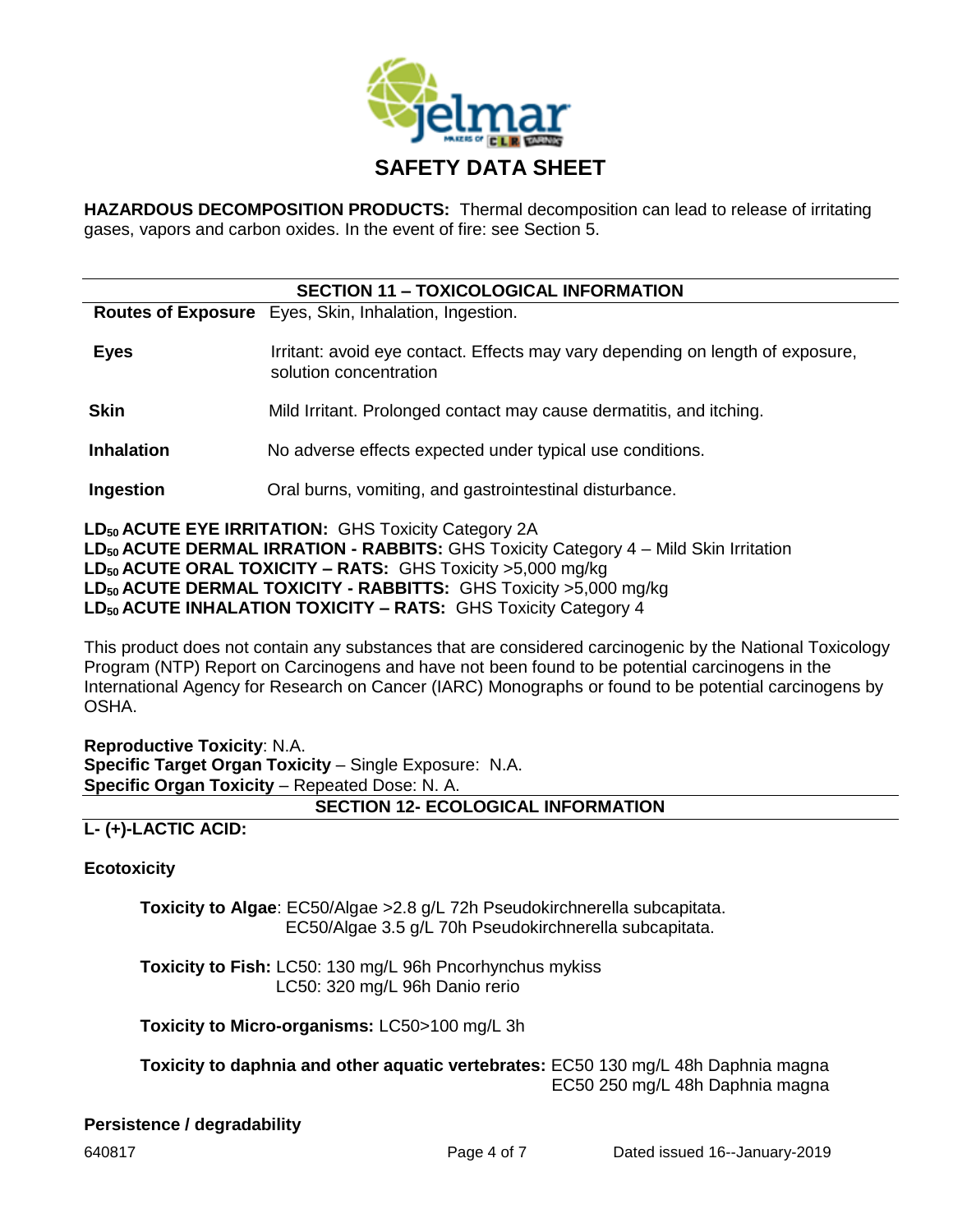

## Readily biodegradable. **Bioaccumulative Potential:** Does not bioaccumulate.

| <b>Chemical Name</b>           | Log Pow                   | <b>Bioconcentration factor (BCF)</b>                                                                                                      |
|--------------------------------|---------------------------|-------------------------------------------------------------------------------------------------------------------------------------------|
| $L-(+)$ -Lactic Acid           | $-0.62$                   |                                                                                                                                           |
| <b>Mobility in soil</b>        | No information available. |                                                                                                                                           |
| <b>PBT and vPvB assessment</b> |                           | This substance is not considered to be persistent, bioaccumulative and<br>toxic (PBT) or very persistent and very bioaccumulative (vPvB). |
| <b>Other Adverse Effects</b>   | No information available. |                                                                                                                                           |

## **LAURAMINE OXIDE:**

**Ecotoxicity;** Very toxic to aquatic life. Toxic to aquatic life with long lasting effects.

| <b>Product</b> | <b>Species</b>            | <b>Test Results</b>   |
|----------------|---------------------------|-----------------------|
| Acute          |                           |                       |
| Algae          | EC <sub>50</sub><br>Algae | $0.19$ mg/l, 72 hours |
| Crustacea      | EC50<br>Daphnia           | 3.1 mg/l, 48 hours    |
| Fish           | LC50<br>Fish              | 2.67 mg/l, 96 hours   |

**Persistence and degradability:** Expected to be readily biodegradable.

**Bioaccumulative potential:** No data available.

**Mobility in soil:** No data available.

## **SECTION 13 – DISPOSAL CONSIDERATIONS**

**DISPOSAL METHOD: Rinse empty containers and recycle.** Dispose of unused product in a permitted hazardous waste management facility following all local, state, and federal regulations. Follow label warnings, since containers may retain some reside of the product. Processing, use or contamination of this product may change the waste management options. It is the responsibility of the

waste generator to determine the toxicity and physical properties of the material generated to determine the proper waste identification and disposal methods in compliance with applicable regulations. State and local disposal regulations may differ from federal disposal regulations.

## **SECTION 14 - TRANSPORTATION INFORMATION**

**UN Number:** N.A. **UN Proper Shipping Name**: N.A. **DOT (Department of Transportation Proper Shipping Name):** Not regulated by DOT. **Packaging Group:** N.A. **TDG Classification:** Not Regulated **IMDG Classification:** Not Regulated **IATA Classification:** Passenger – Not Regulated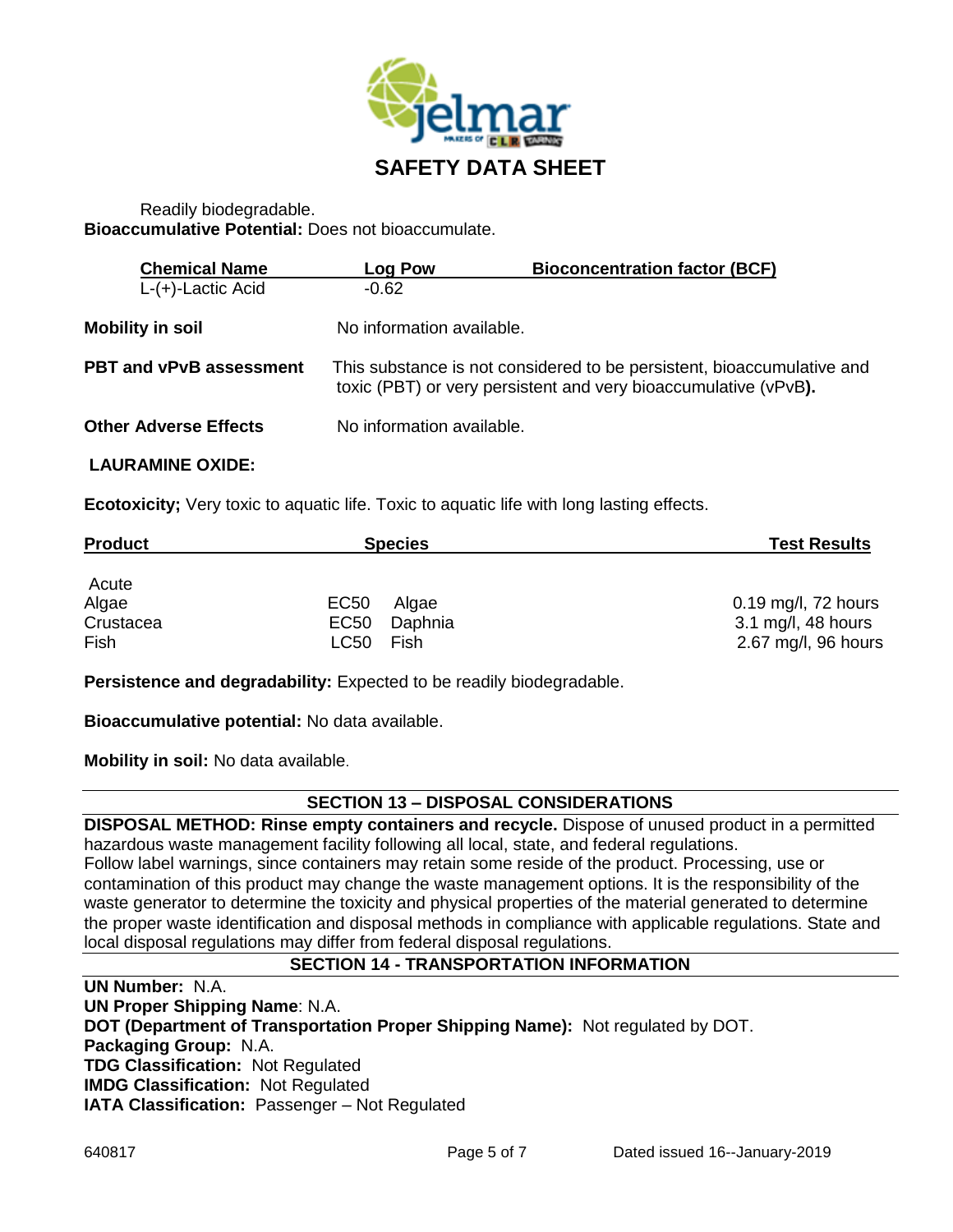

**WHIMS (Canada):** This product has been classified in accordance with the hazard criteria of the Controlled Products Regulations (CPR) and the SDS contains all the information required by CPR.

## **SECTION 15 – REGULATORY INFORMATION**

#### **FEDERAL REGULATIONS:**

TSCA INVENTORY STATUS: All components of this product are listed on the TSCA Inventory or are exempt from TSCA Inventory requirements.

#### **SARA TITTLE III SECTION 311/312 CATEGORY:**

| IMMEDIATE (ACUTE) HEALTH HAZARARD: | <b>YES</b> |
|------------------------------------|------------|
| DELAYED (CHRONIC) HEALTH HAZARD:   | NO.        |
| FIRE HAZARD:                       | NO.        |
| <b>SUDDEN RELEASE OF PRESSURE:</b> | NΩ         |
| REACTIVE HAZARD:                   | NΩ         |

#### **SARA SECTIONS 302/304/313/HAP:** NO

#### **INTERNATIONAL CHEMICAL INVENTORY STATUS:**

| <b>EUROPEAN UNION (EINECS)</b> | <b>YES</b> |
|--------------------------------|------------|
| <b>JAPAN (METI)</b>            | <b>YES</b> |
| <b>AUSTRALIA (ACIS)</b>        | <b>YES</b> |
| KOREA (KECL)                   | <b>YES</b> |
| CANADA (DSL)                   | <b>YES</b> |
| CANADA (NDSL)                  | NΟ         |
| <b>PHILIPPINES</b>             | <b>YES</b> |

**STATES RIGHT TO KNOW:** California, New Jersey, Pennsylvania, Minnesota, Massachusetts, and Wisconsin. Complies with listed States Right to Know Acts.

The following statement is made in order to comply with the California State Drinking Water Act. California Proposition 65: This product does not contain any chemicals known to the State of California to cause cancer and/or to cause birth defects and other reproductive harm.

#### **SECTION 16 – OTHER INFORMATION**

**Precautions to be taken in Handling and Storing:** Avoid exposure to excess heat, and prevent from freezing.

**NFPA:** 1, 0, 0. None

**Total VOC (wt. %):** 0% - does not include any CARB applicable exemptions (Volatile Organic Compounds)/California Air Resources board

**CLR CHEMICAL FATE INFORMATION**: 28-day biodegradation. The matter is readily biodegradable. OECD 301D

**Other Precautions:** None required.